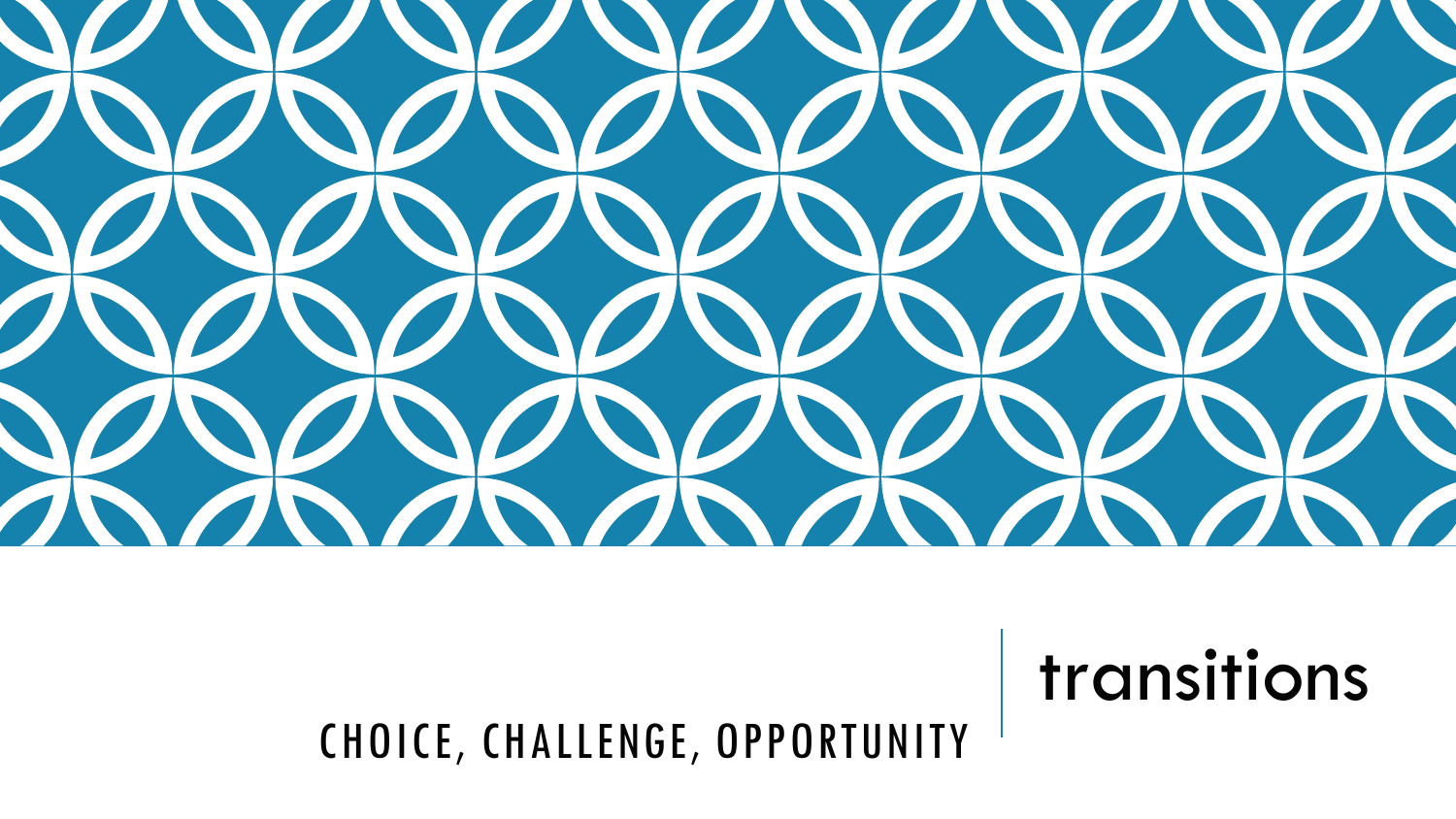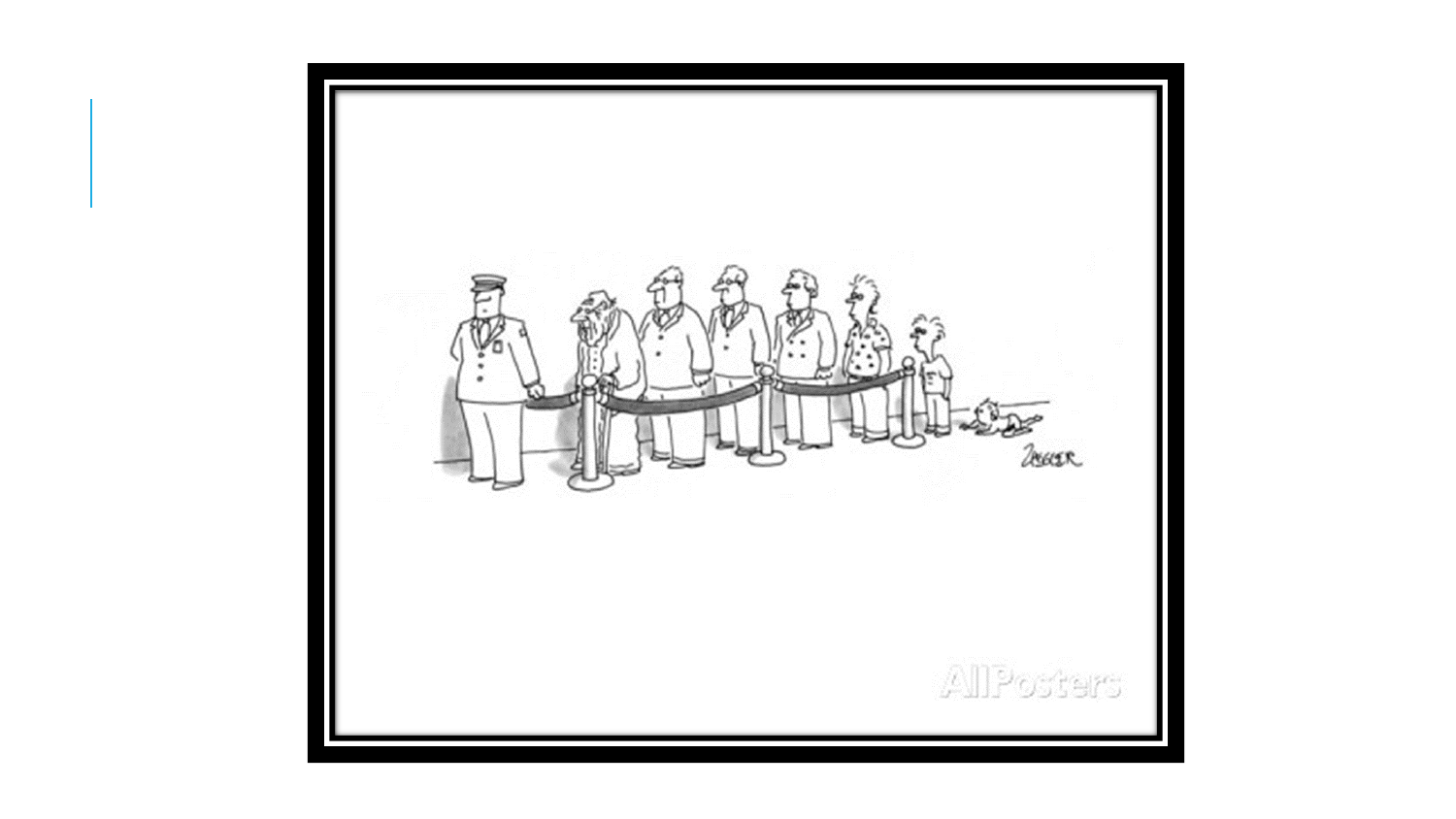## **TRANSITION:** NOUN TRAN·SI·TION \TRAN(T)-ˈSI-SHƏN,

- 1 **passage** from one state, stage, subject, or place to another : *[change](https://www.merriam-webster.com/dictionary/change)* <sup>a</sup>**movement, development, or evolution** from one form, stage, or style to another
- *<sup>2</sup>*a musical **modulation**

a musical passage **leading from one section of a piece to another**

**3 an abrupt change in energy state** or level (as of an atomic nucleus or a molecule) usually accompanied by **loss or gain** of a single quantum of energy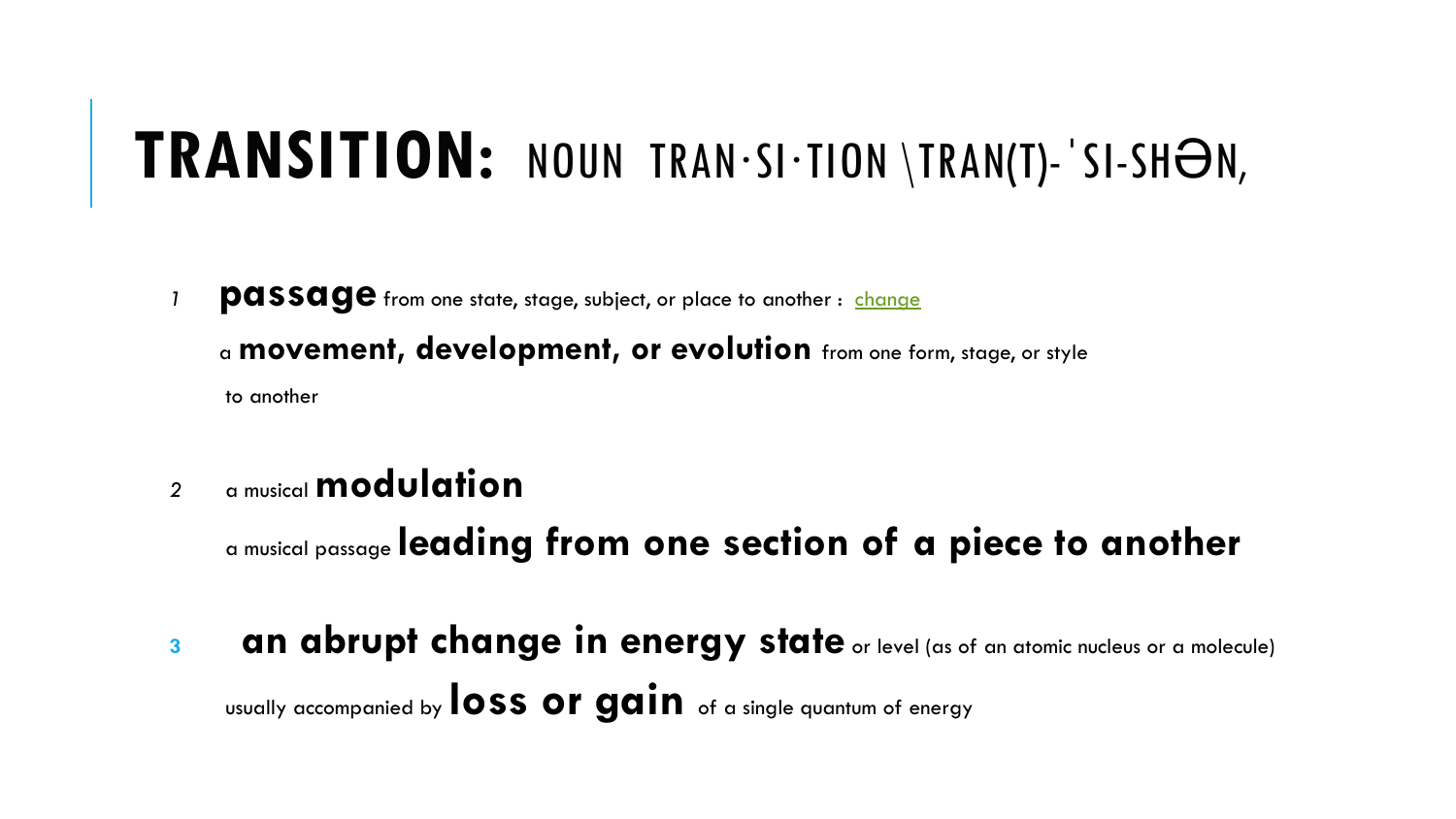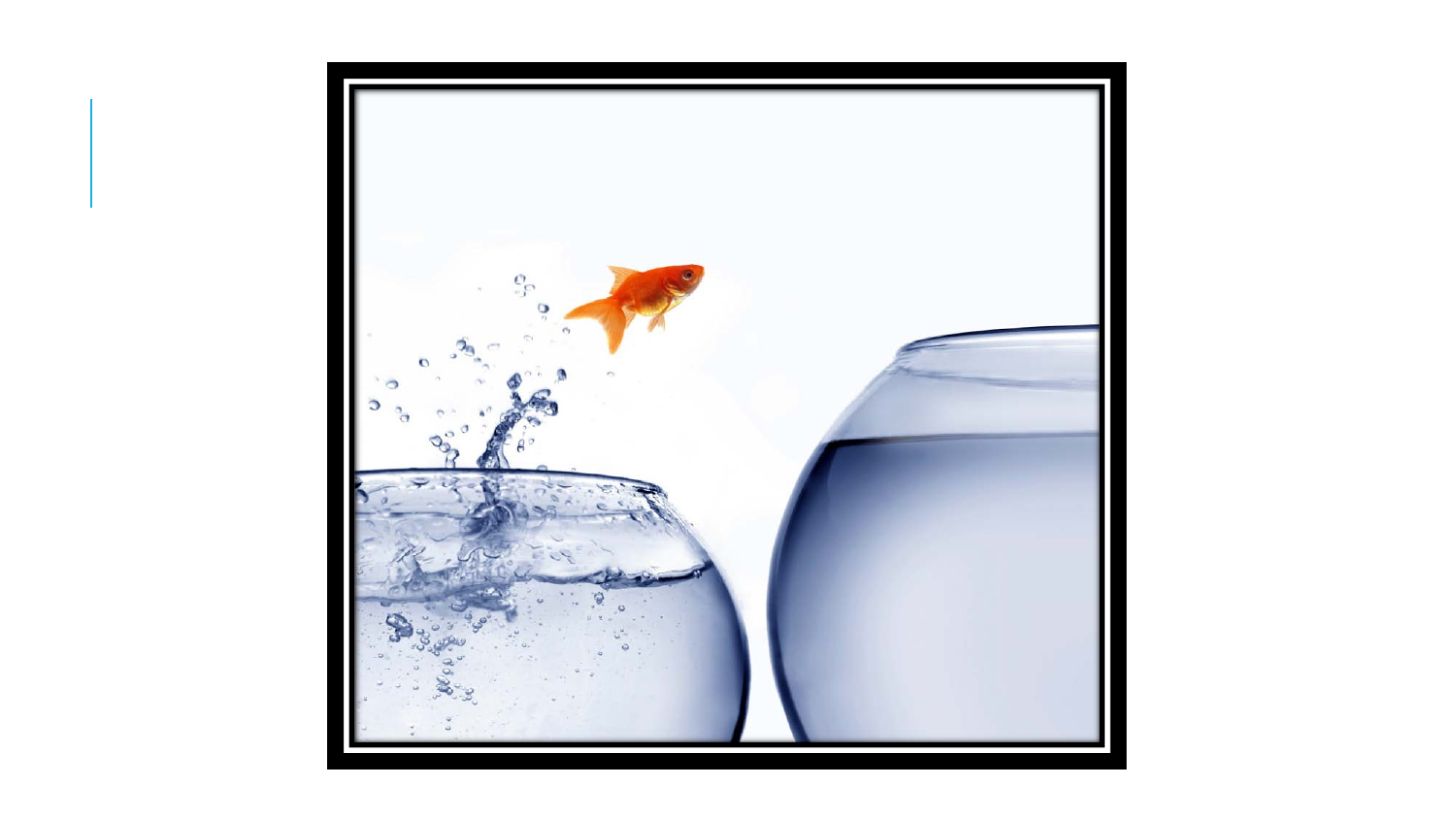

Evidence Expectations Essential Skills Enjoyment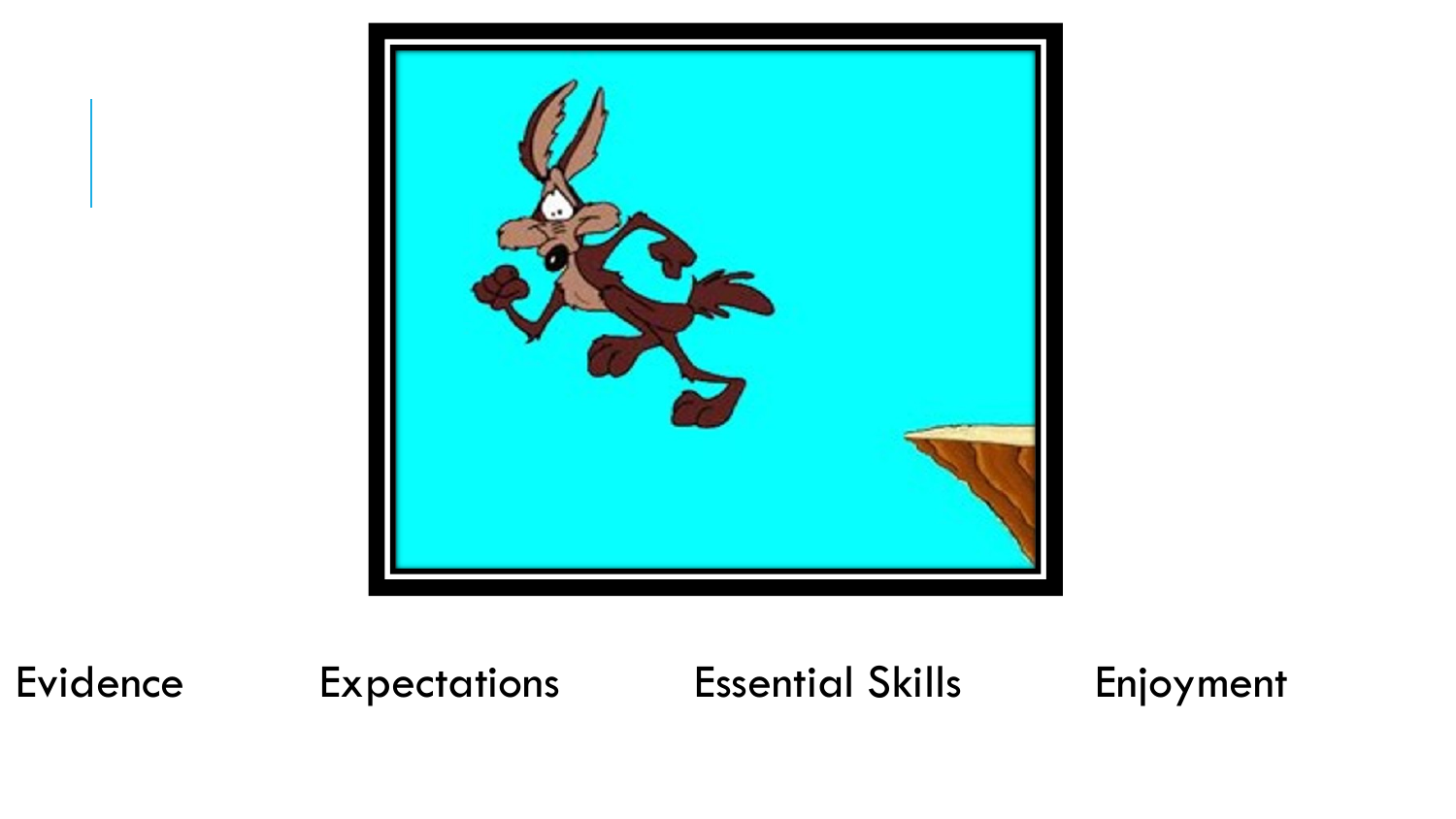### Tap into the Evidence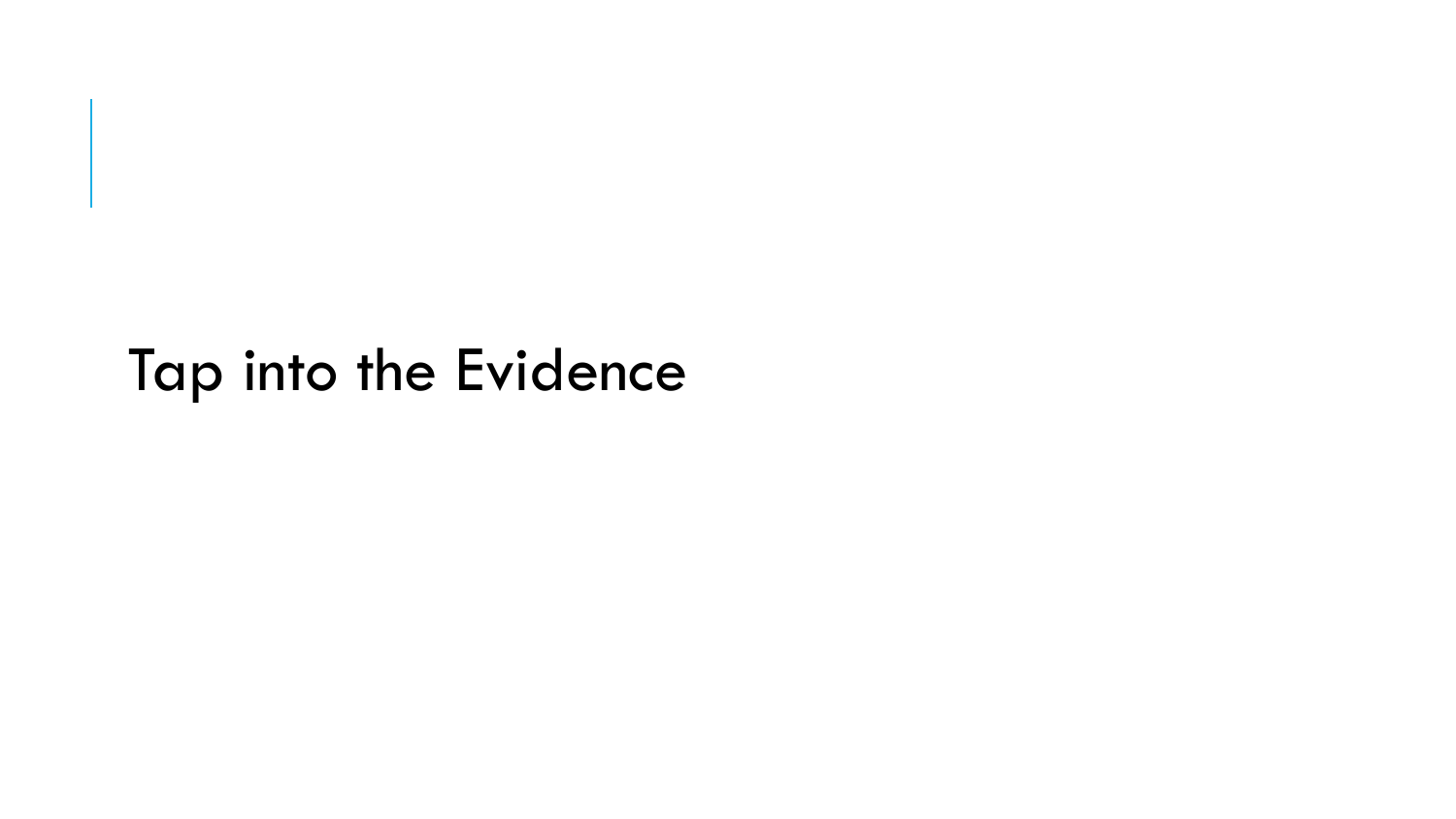#### [HTTP://AUTISMPDC.FPG.UNC.EDU/CONTENT/EBP-UPDATE](http://autismpdc.fpg.unc.edu/content/ebp-update)

**Autism Evidence-Based Practice Review Group** 

**Connie Wong, Samuel L. Odom, Kara Hume, Ann W. Cox, Angel Fettig, Suzanne Kucharczyk, Matthew E. Brock, Joshua B. Plavnick, Veronica P. Fleury, and Tia R. Schultz (2014).** 

**Frank Porter Graham Child Development Institute University of North Carolina at Chapel Hill**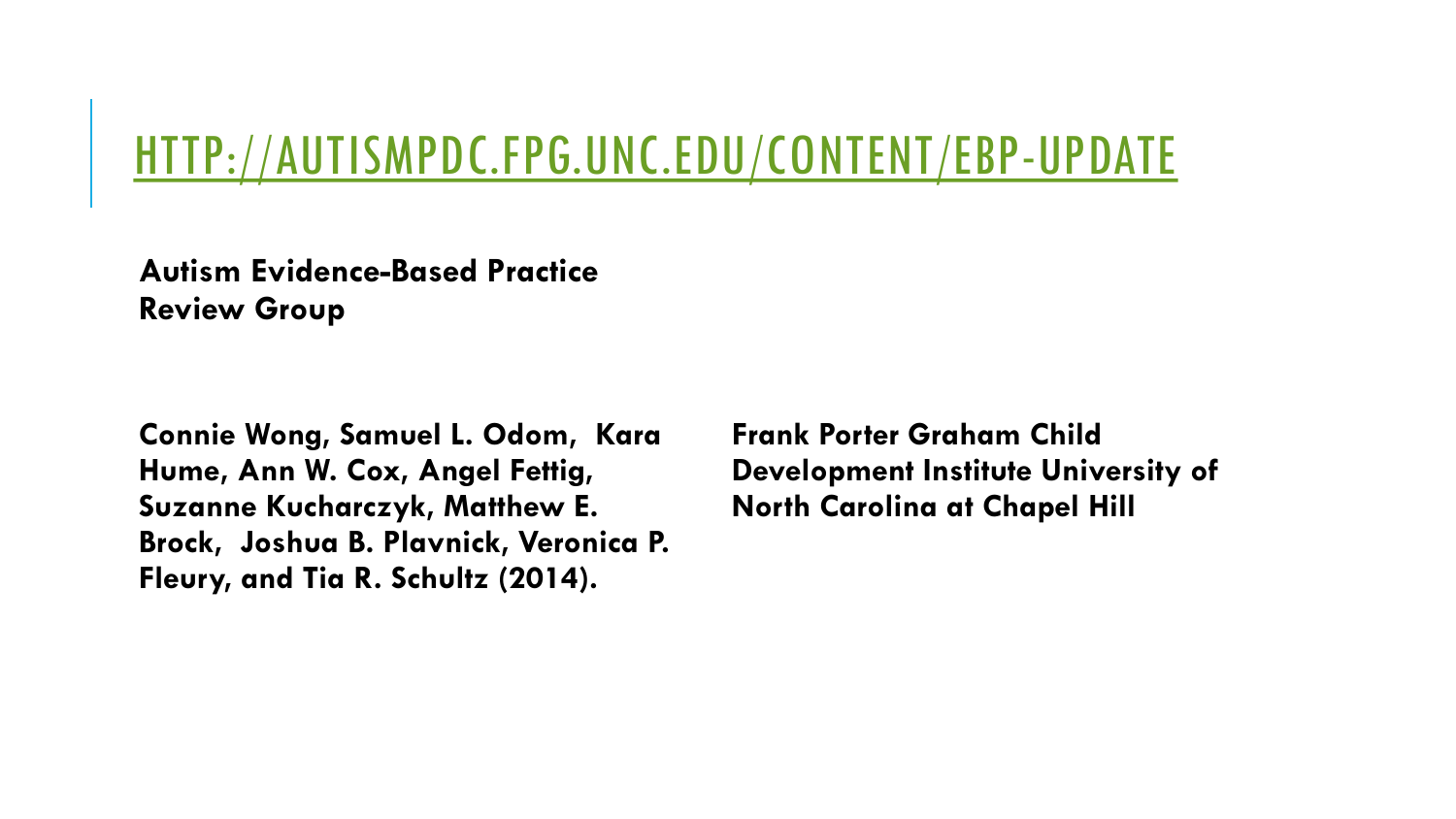#### Have Expectations & Manage Them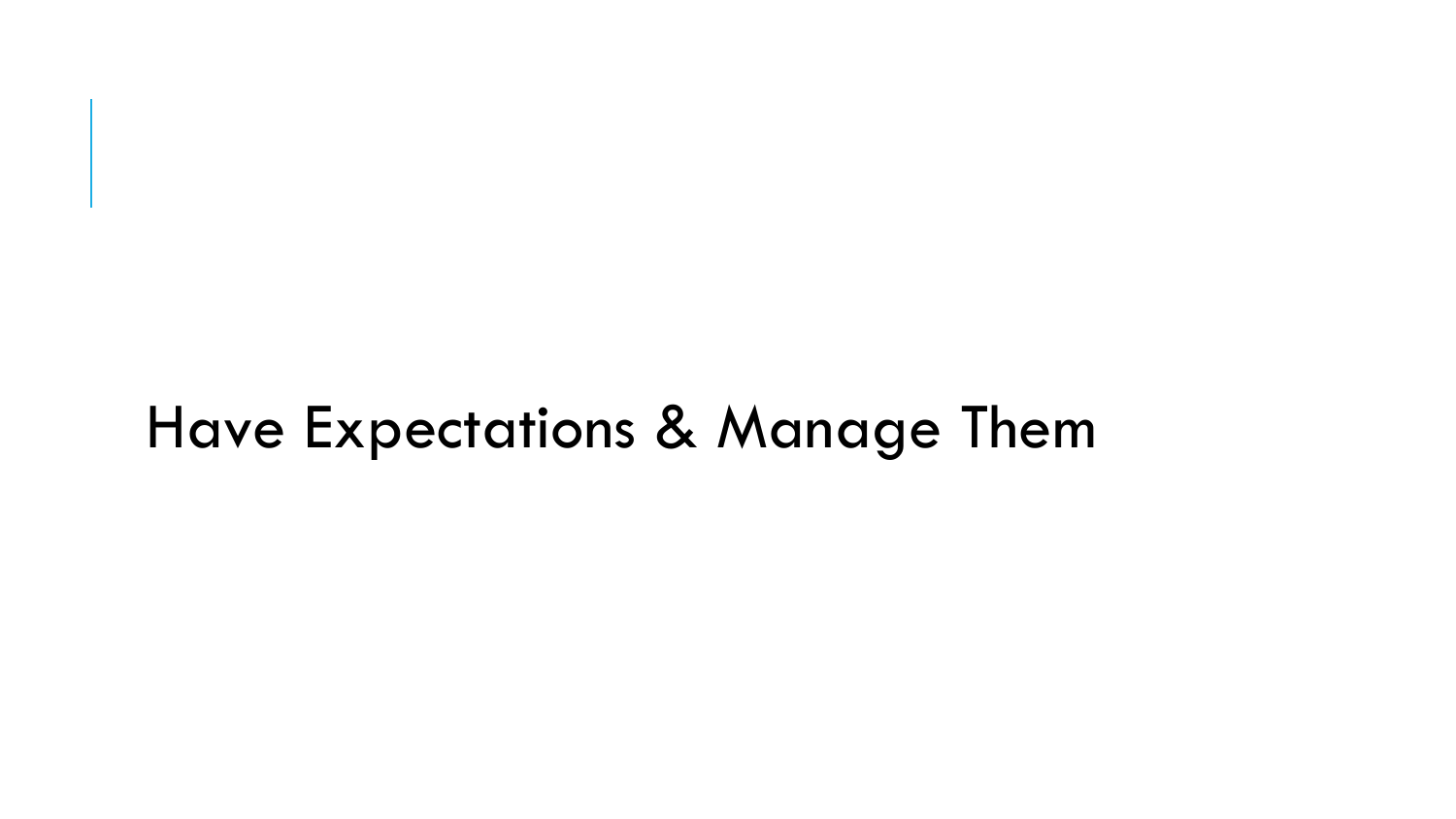### Teach Essential Skills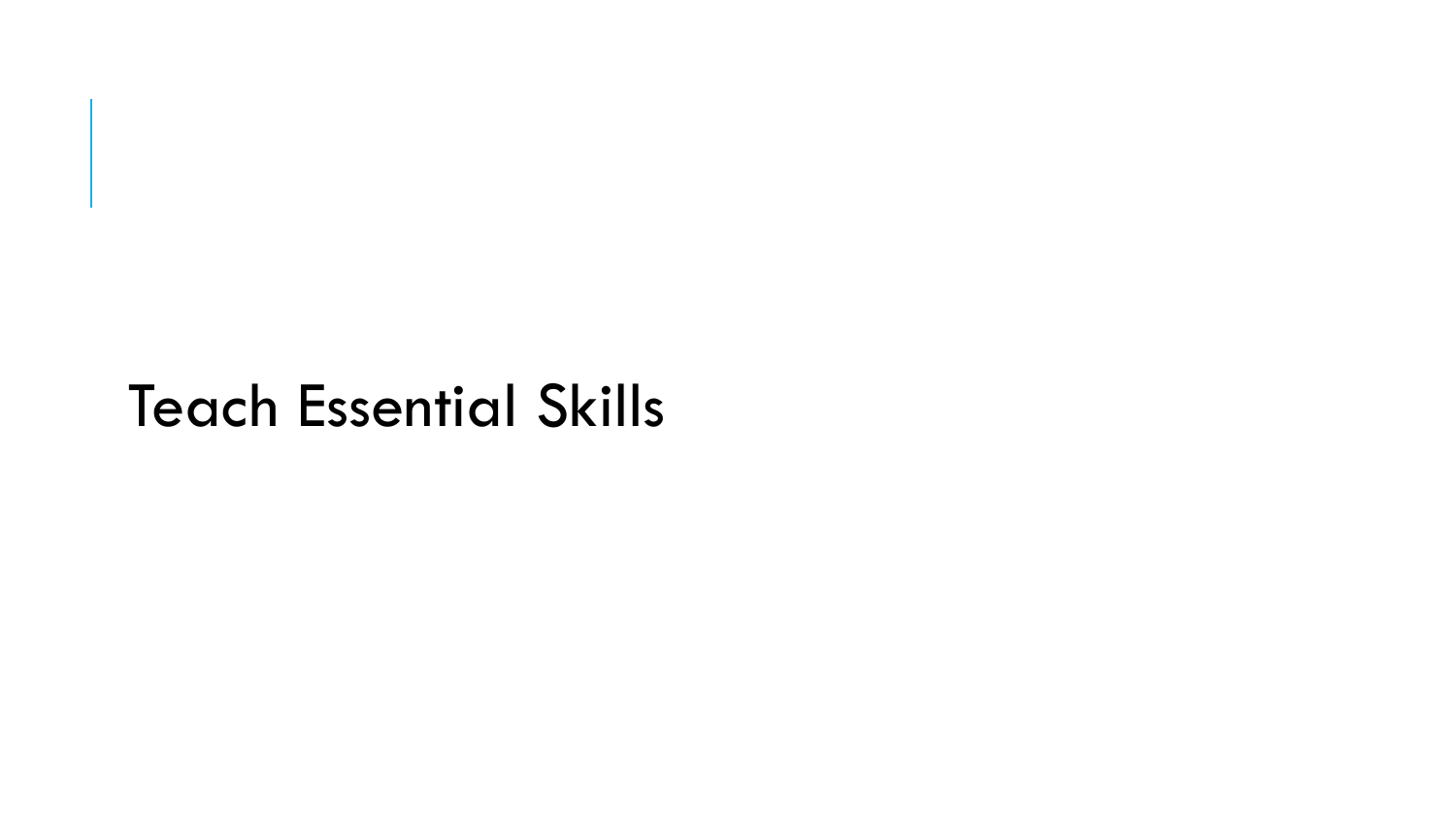#### **Initiate communication**

**Respond to people**

**Let people know what you need/want**

**Share your interests**

**Offer to help/Accept help**

**Cooperate and participate**

**Take turns**

**Share**

**Say No and Accept No**

**Be okay with waiting**

**Do your job**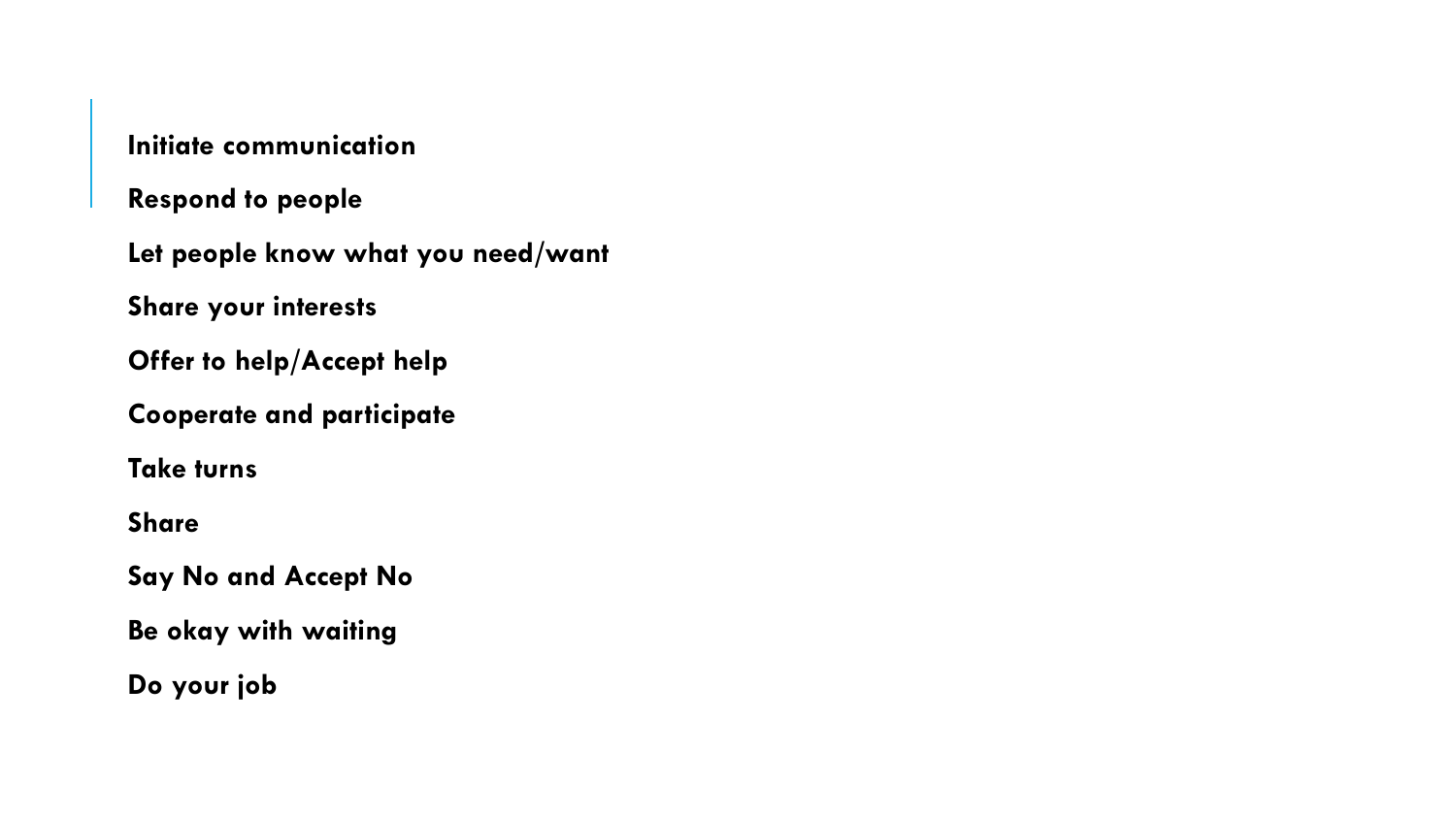## Find Enjoyment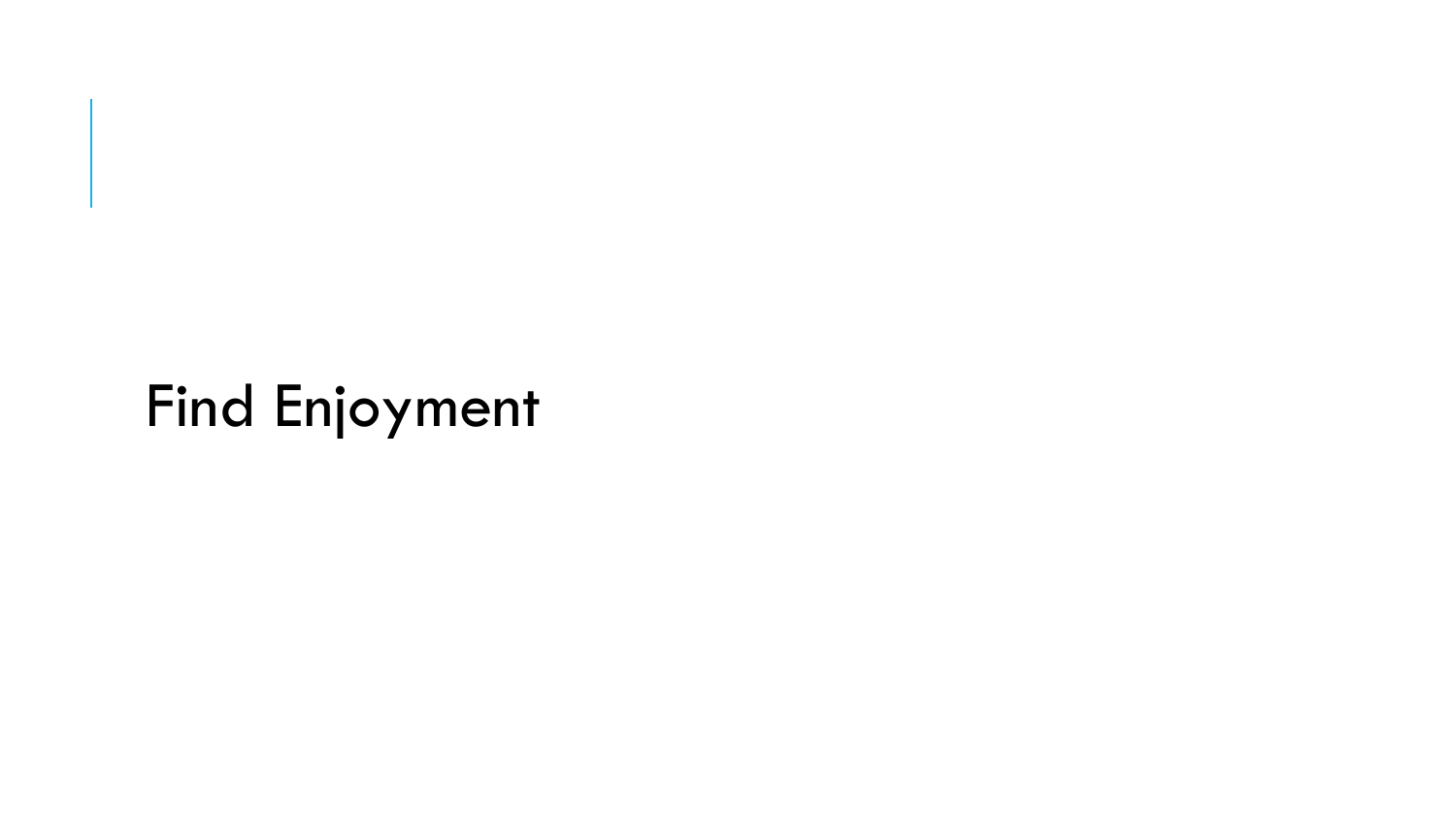Appreciate and foster likes and dislikes

Discover what is motivating

Join high interests and favorite activities

Initiate laughter and playfulness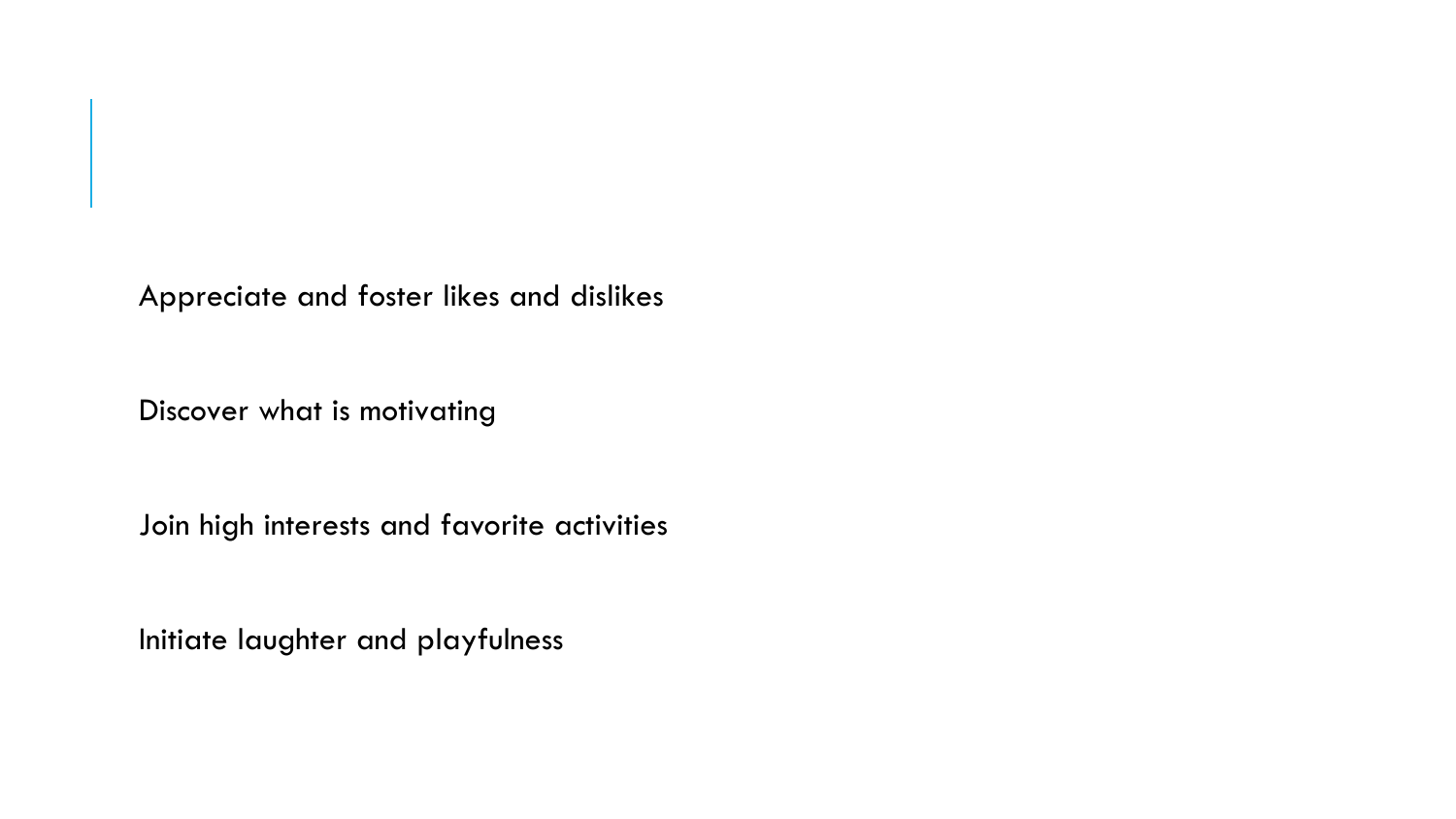#### Often when you think you're at the end of something, you're at the beginning of something else.

- Fred Rogers

Quotery.com